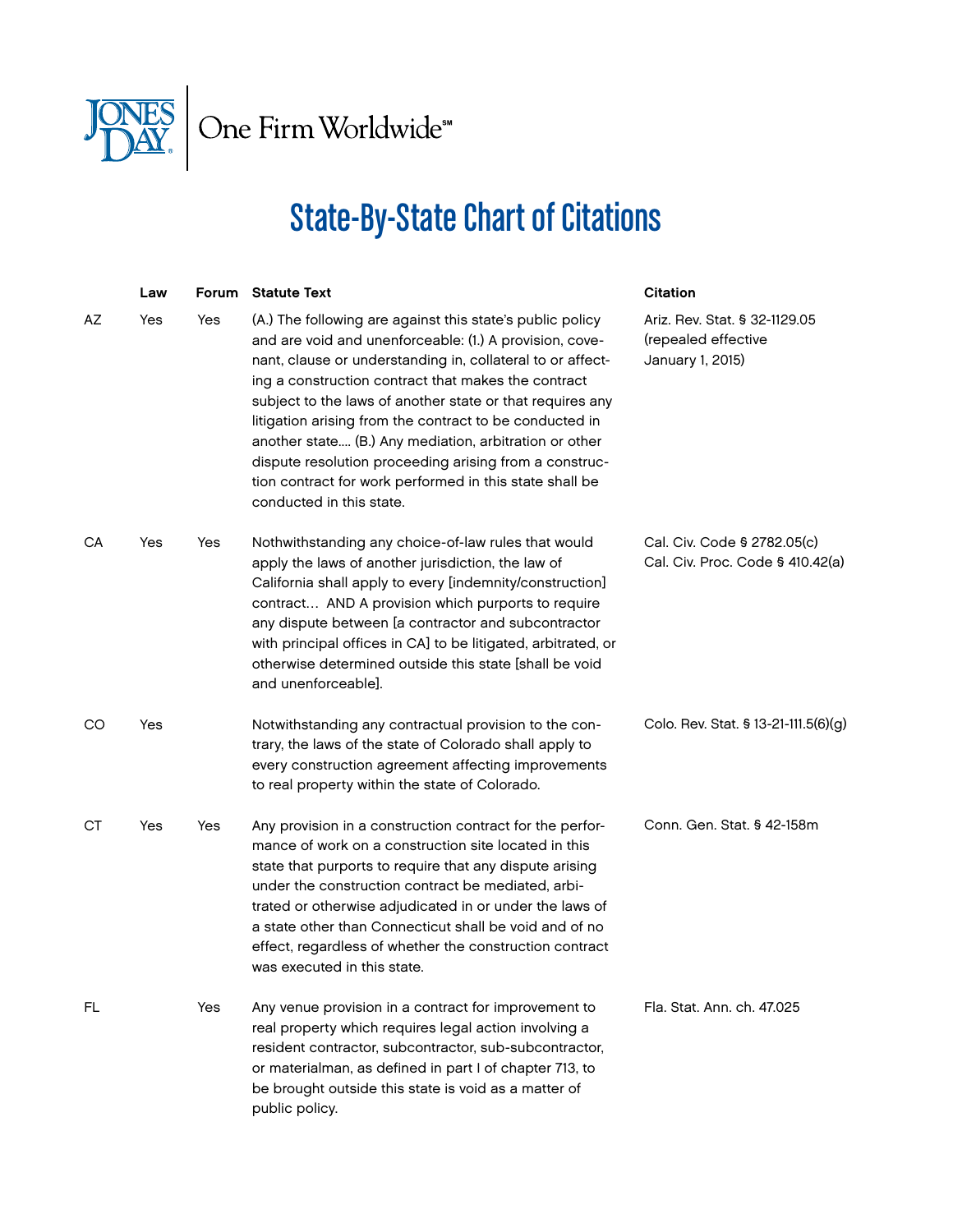|     | Law | Forum | <b>Statute Text</b>                                                                                                                                                                                                                                                                                                                                                                                                                                                                     | <b>Citation</b>                    |
|-----|-----|-------|-----------------------------------------------------------------------------------------------------------------------------------------------------------------------------------------------------------------------------------------------------------------------------------------------------------------------------------------------------------------------------------------------------------------------------------------------------------------------------------------|------------------------------------|
| IL. | Yes | Yes   | A provision contained in or executed in connection with<br>a building and construction contract to be performed<br>in Illinois that makes the contract subject to the laws<br>of another state or that requires any litigation, arbitra-<br>tion, or dispute resolution to take place in another state<br>is against public policy. Such a provision is void and<br>unenforceable.                                                                                                      | 815 Ill. Comp. Stat. Ann. 665/10   |
| IN  | Yes | Yes   | A provision in a contract for the improvement of real<br>estate in Indiana is void if the provision: (1) makes the<br>contract subject to the laws of another state; or (2)<br>requires litigation, arbitration, or other dispute resolu-<br>tion process on the contract occur in another state.                                                                                                                                                                                       | Ind. Code § 32-28-3-17             |
| KS  | Yes | Yes   | Notwithstanding any contractual provision to the con-<br>trary, the laws of the state of Kansas shall apply to and<br>govern every [construction] contract to be performed<br>in this state. Any litigation, arbitration or other dispute<br>resolution proceeding arising from such contract<br>shall be conducted in this state. Any provision, cov-<br>enant or clause in such contract that conflicts with<br>the provisions of this subsection shall be void and<br>unenforceable. | Kan. Stat. Ann. § 16-121(e)        |
| LA  | Yes | Yes   | The legislature hereby declares null and void and<br>unenforceable as against public policy any provision<br>in a contract [for construction when one of the par-<br>ties is domiciled in Louisiana that] requires a suit or<br>arbitration proceeding to be brought in a forum or<br>jurisdiction outside of this state [or] requires inter-<br>pretation of the agreement according to the laws of<br>another jurisdiction.                                                           | La. Rev. Stat. Ann. § 9.2779(B)(1) |
| ΜN  | Yes | Yes   | Provisions contained in, or executed in connection with,<br>a building and construction contract to be performed<br>in Minnesota making the contract subject to the laws of<br>another state or requiring that any litigation, arbitration,<br>or other dispute resolution process on the contract<br>occur in another state are void and unenforceable.                                                                                                                                | Minn. Stat. § 337.10(1)            |
| МT  | Yes | Yes   | A provision, covenant, clause, or understanding that is<br>in, collateral to, or affects a construction contract for a<br>project in this state and that makes the contract subject<br>to the laws of another state or that requires any litiga-<br>tion, arbitration, or other dispute resolution proceeding<br>arising from a dispute pertaining to the contract to be<br>conducted in another state is against the public policy<br>of this state and is void and unenforceable.     | Mont. Code Ann. § 28-2-2116 (1)    |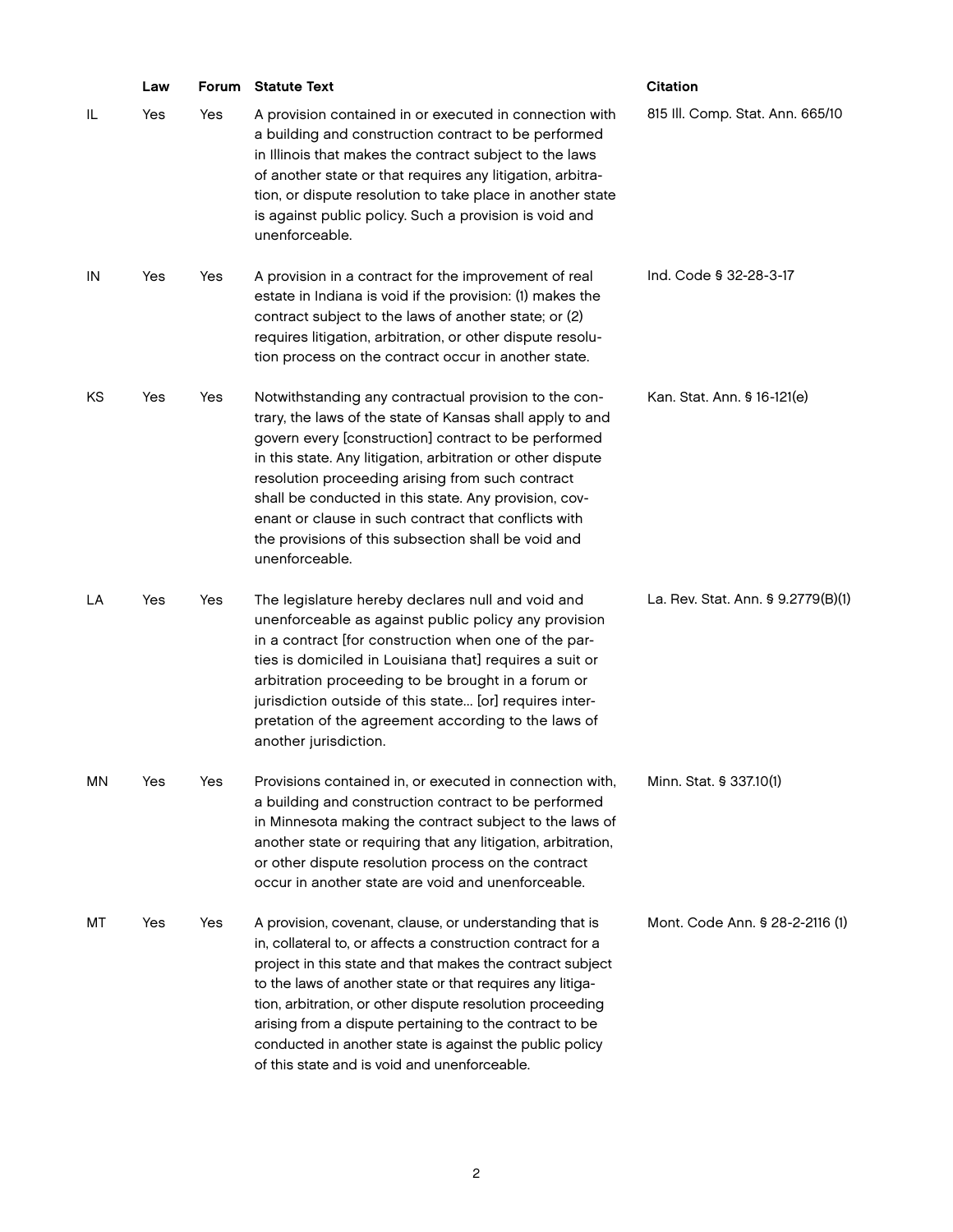|           | Law | Forum | <b>Statute Text</b>                                                                                                                                                                                                                                                                                                                                                                                                                                                                                                                                                                                                                                                                                             | <b>Citation</b>                  |
|-----------|-----|-------|-----------------------------------------------------------------------------------------------------------------------------------------------------------------------------------------------------------------------------------------------------------------------------------------------------------------------------------------------------------------------------------------------------------------------------------------------------------------------------------------------------------------------------------------------------------------------------------------------------------------------------------------------------------------------------------------------------------------|----------------------------------|
| <b>NE</b> | Yes | Yes   | The following provisions in any contract or subcontract<br>for construction work performed within the State of<br>Nebraska shall be against public policy and shall be<br>void and unenforceable:  (2) A provision that purports<br>to make any state law other than that of Nebraska<br>applicable to or governing any contract for construc-<br>tion within the state; or (3) A provision that purports to<br>require that the venue for a court or arbitration hearing<br>be held at any location outside of the state.                                                                                                                                                                                      | Neb. Rev. Stat. § 45-1209        |
| NV        | Yes | Yes   | A condition, stipulation or provision in a contract or<br>other agreement for the improvement of property or<br>for the construction, alteration or repair of a work of<br>improvement in this State that attempts to do any of<br>the following is contrary to public policy and is void<br>and unenforceable:  (c) Make the contract or other<br>agreement subject to the laws of a state other than<br>this State; (d) Require any litigation, arbitration or other<br>process for dispute resolution on disputes arising out<br>of the contract or other agreement to occur in a state<br>other than State                                                                                                  | Nev. Rev. Stat. Ann. 108.2453(2) |
| NM        | Yes | Yes   | A. A provision of a construction contract, agreement,<br>understanding, specification or other documentation<br>that is made part of a construction contract for an<br>improvement to real property in New Mexico is void,<br>unenforceable and against the public policy of the<br>state if the provision: (1) makes the construction con-<br>tract subject to the laws of another state; or (2) requires<br>any litigation arising from the construction contract<br>to be conducted in another state. B. Any mediation,<br>arbitration or other dispute resolution proceeding aris-<br>ing from or relating to a construction contract for work<br>performed in this state shall be conducted in this state. | N. M. Stat. Ann. § 57-28A-1      |
| NY.       | Yes | Yes   | The following provisions of construction contracts shall<br>be void and unenforceable: 1. A provision, covenant,<br>clause or understanding in, collateral to or affecting a<br>construction contract, with the exception of a contract<br>with a material supplier, that makes the contract sub-<br>ject to the laws of another state or that requires any<br>litigation, arbitration or other dispute resolution pro-<br>ceeding arising from the contract to be conducted in<br>another state.                                                                                                                                                                                                               | N.Y. Gen. Bus. Law § 757         |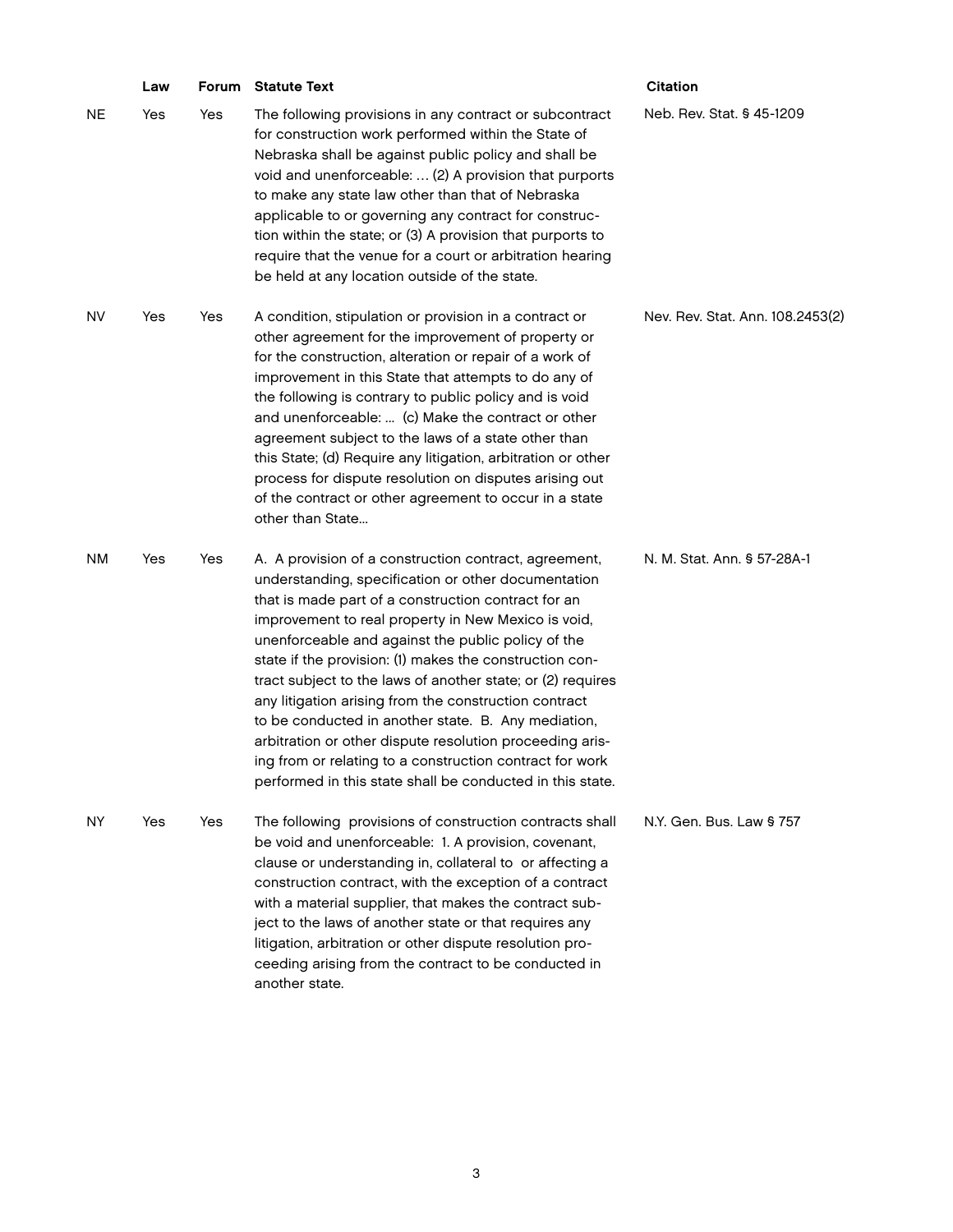|     | Law |     | Forum Statute Text                                                                                                                                                                                                                                                                                                                                                                                                                                                                                                                                                                                                                                                                                                                                                                                                                                                                                                                                                                                                                                                           | <b>Citation</b>                  |
|-----|-----|-----|------------------------------------------------------------------------------------------------------------------------------------------------------------------------------------------------------------------------------------------------------------------------------------------------------------------------------------------------------------------------------------------------------------------------------------------------------------------------------------------------------------------------------------------------------------------------------------------------------------------------------------------------------------------------------------------------------------------------------------------------------------------------------------------------------------------------------------------------------------------------------------------------------------------------------------------------------------------------------------------------------------------------------------------------------------------------------|----------------------------------|
| NС  | Yes | Yes | A provision in any contract, subcontract, or purchase<br>order for the improvement of real property in this<br>State, or the providing of materials therefor, is void and<br>against public policy if it makes the contract, subcon-<br>tract, or purchase order subject to the laws of another<br>state, or provides that the exclusive forum for any litiga-<br>tion, arbitration, or other dispute resolution process is<br>located in another state.                                                                                                                                                                                                                                                                                                                                                                                                                                                                                                                                                                                                                     | N.C. Gen. Stat. § 22B-2          |
| OH  | Yes | Yes | (1) Any provision of a construction contract, agreement,<br>understanding, or specification or other document or<br>documentation that is made a part of a construction<br>contract, subcontract, agreement, or understanding<br>for an improvement, or portion thereof, to real estate in<br>this state that makes the construction contract or sub-<br>contract, agreement, or other understanding subject to<br>the laws of another state is void and unenforceable as<br>against public policy. (2) Any provision of a construc-<br>tion contract, agreement, understanding, specification,<br>or other document or documentation that is made a<br>part of a construction contract, subcontract, agree-<br>ment, or understanding for an improvement, or portion<br>thereof, to real estate in this state that requires any liti-<br>gation, arbitration, or other dispute resolution process<br>provided for in the construction contract, subcontract,<br>agreement, or understanding to occur in another state<br>is void and unenforceable as against public policy | Ohio Rev. Code Ann. § 4113.62(D) |
| OK  | Yes | Yes | The following are against this state's public policy and<br>are void and unenforceable: 1. A provision, covenant,<br>clause or understanding in, collateral to or affecting<br>a construction contract that makes the contract sub-<br>ject to the laws of another state or that requires any<br>litigation, arbitration or other dispute resolution pro-<br>ceeding arising from the contract to be conducted in<br>another state; and 2. A provision, covenant, clause or<br>understanding in, collateral to or affecting a construc-<br>tion contract that disallows or alters the rights of any<br>contractor or subcontractor to receive and enforce any<br>and all rights under this act.                                                                                                                                                                                                                                                                                                                                                                              | Ok. Stat. Ann. tit. 15, § 15-821 |
| OR. | Yes | Yes | (1) A construction contract may not include any provi-<br>sion, covenant or clause that: (a) Makes the construc-<br>tion contract subject to the laws of another state or<br>that requires any litigation, arbitration or other dispute<br>resolution proceeding arising from the construction<br>contract to be conducted in another state;<br>(2) Any provision, covenant or clause described in sub-<br>section (1) of this section is void and unenforceable.                                                                                                                                                                                                                                                                                                                                                                                                                                                                                                                                                                                                            | Or. Rev. Stat. § 701.640         |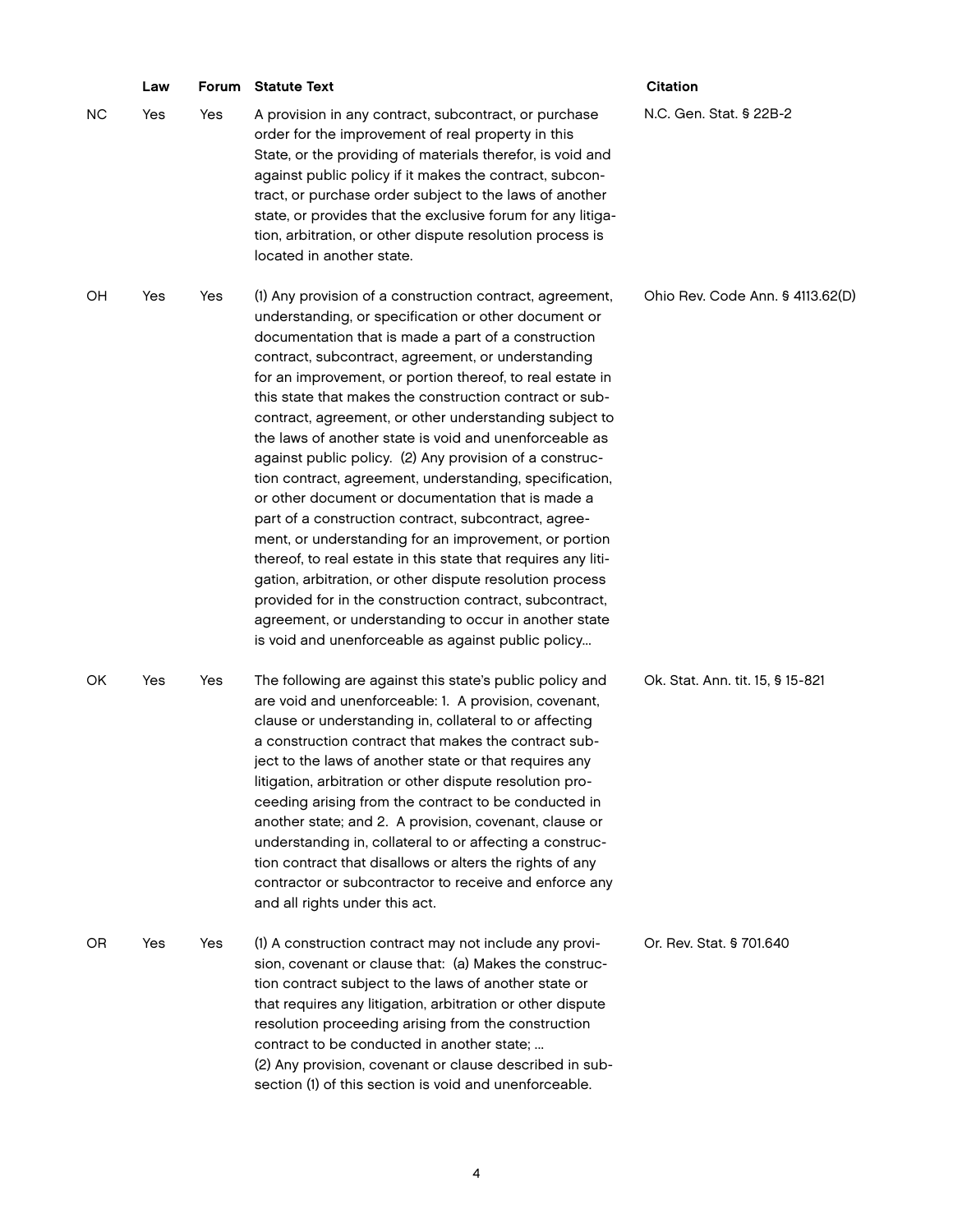|           | Law | Forum | <b>Statute Text</b>                                                                                                                                                                                                                                                                                                                                                                                                                                                                 | <b>Citation</b>                         |
|-----------|-----|-------|-------------------------------------------------------------------------------------------------------------------------------------------------------------------------------------------------------------------------------------------------------------------------------------------------------------------------------------------------------------------------------------------------------------------------------------------------------------------------------------|-----------------------------------------|
| <b>PA</b> | Yes | Yes   | Making a [claim for non-payment brought under<br>the Contractor and Subcontractor Payment Act]<br>subject to the laws of another state or requiring<br>that any litigation, arbitration or other dispute res-<br>olution process [of such claim] occur in another<br>state, shall be unenforceable.                                                                                                                                                                                 | 73 Pa. Stat. Ann. § 514                 |
| RI        | Yes | Yes   | If a contract is principally for the construction or<br>repair of improvements to real property located<br>in Rhode Island and the contract contains a<br>provision that makes the contract or any conflict<br>arising under it subject to the law of another<br>state, to litigation in the courts of another state,<br>or to arbitration in another state, that provision<br>is voidable by the party that is obligated by the<br>contract to perform the construction or repair. | R.I. Gen. Laws § 6-34.1-1(a)            |
| <b>SC</b> |     | Yes   | Notwithstanding a provision in a contract requir-<br>ing a cause of action arising under it to be<br>brought in a location other than as provided in<br>this title and the South Carolina Rules of Civil<br>Procedure for a similar cause of action, the<br>cause of action alternatively may be brought in<br>the manner provided in this title and the South<br>Carolina Rules of Civil Procedure for such causes<br>of action.                                                   | S.C Code Ann. § 15-7-120.A              |
| <b>TN</b> | Yes | Yes   | [A] provision in any contract, subcontract or<br>purchase order for the improvement of real prop-<br>erty in this state is void and against public policy<br>if it makes the contract, subcontract or purchase<br>order subject to the substantive laws of another<br>state or mandates that the exclusive forum for<br>any litigation, arbitration or other dispute resolu-<br>tion process is located in another state.                                                           | Tenn. Code § 66-11-208 (a)              |
| TX        | Yes | Yes   | If a contract [that is principally for the construc-<br>tion or repair of an improvement to real property<br>located in this state] contains a provision mak-<br>ing the contract or any conflict arising under the<br>contract subject to another state's law, litigation<br>in the courts of another state, or arbitration in<br>another state, that provision is voidable by the<br>party obligated by the contract to perform the<br>construction or repair.                    | Tex. Bus. & Com. Code Ann.<br>\$272.001 |